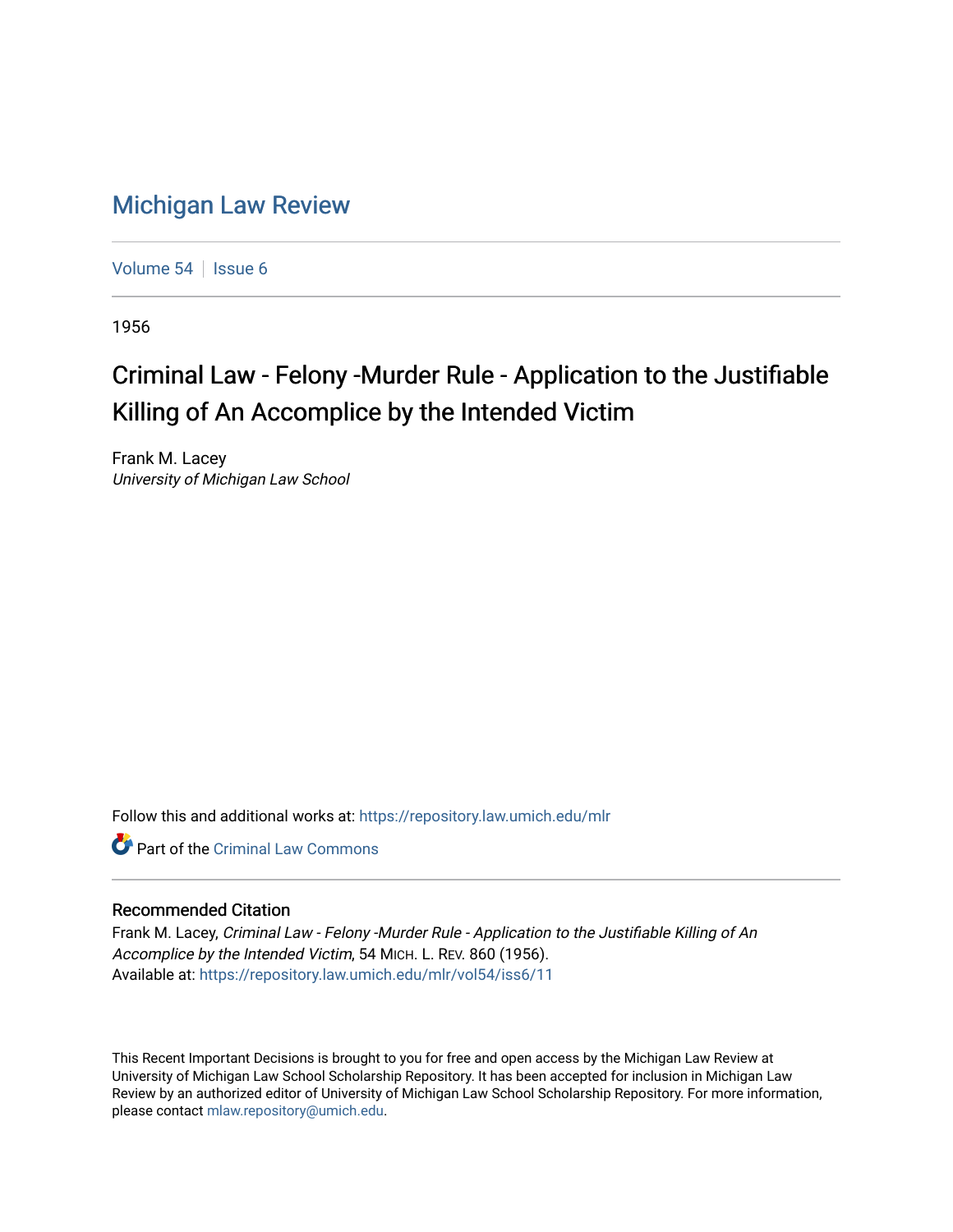CRIMINAL LAW-FELONY-MURDER RULE-APPLICATION TO THE JUSTIFIABLE KILLING OF AN AccoMPLICE BY THE INTENDED VICTIM-The defendant and an armed accomplice held up a grocery store, took money at gun point from the proprietor and fled in opposite directions. The proprietor pursued the accomplice and killed him in the gun battle that ensued. Defendant escaped, but later was apprehended and indicted on a charge of first degree murder. On appeal from a judgment sustaining defendant's demurrer to the evidence, *held,* reversed and new trial ordered, three judges dissenting. The defendant may be convicted of first degree murder under the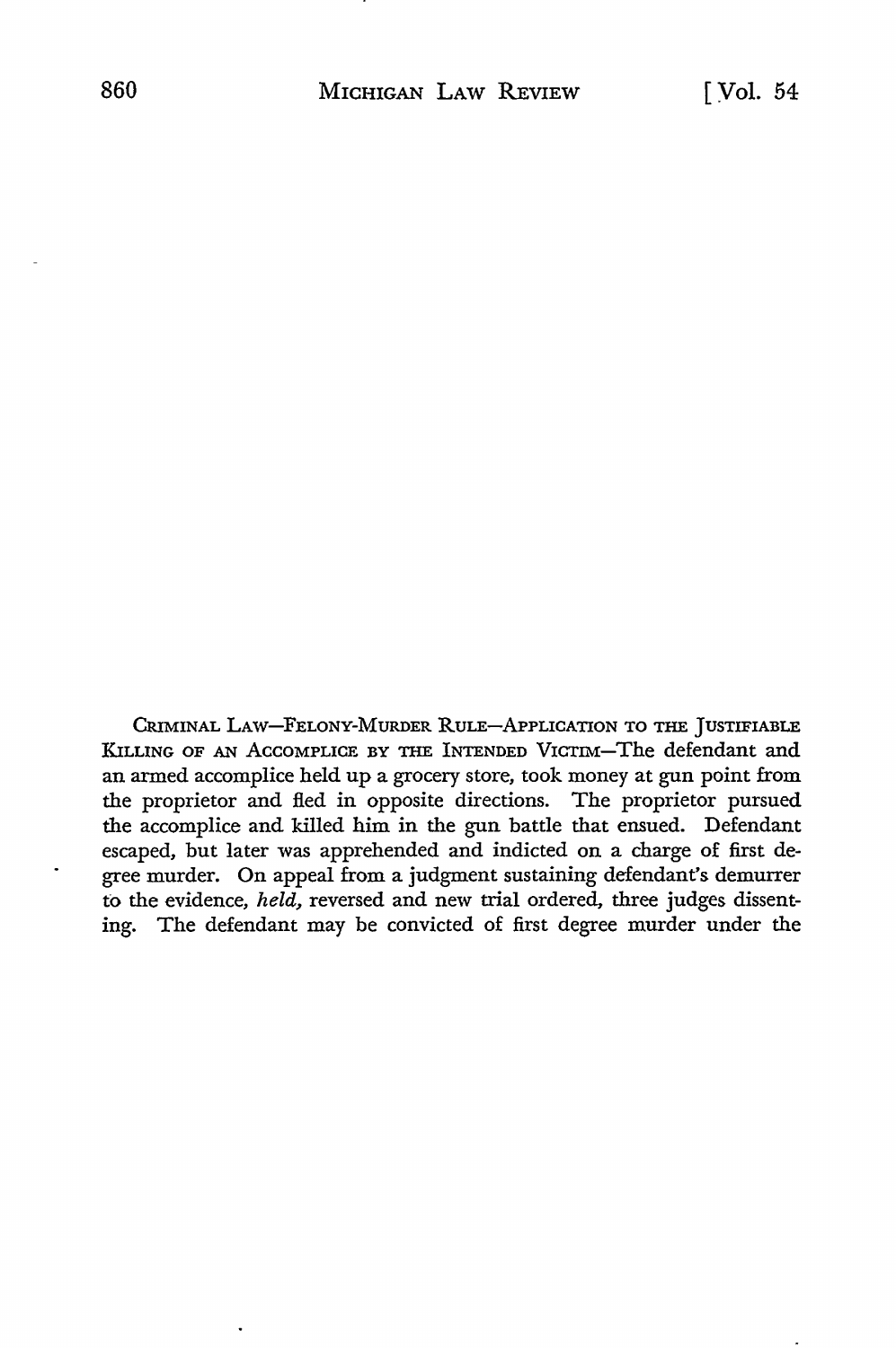Pennsylvania statute which provides that "all murder ... which shall be committed in the perpetration of ... any ... robbery ... shall be murder in the first degree."1 *Commonwealth v. Thomas,* 382 Pa. 639, 117 A. (2d) 204 (1955).

Because of the varied treatment given the broad principle of felonymurder by courts and legislatures through the years, the form and justification of the rule have remained unsettled to this day. The general pattern up to now has been one of restricting its application.2 But the responsibility of felons for homicides resulting from defensive measures of victims or their defenders has been affirmed in a series of recent decisions.3 The earlier case law proceeded on the assumption that participants in crime were liable only for acts actually or constructively performed by them. It was, therefore, impossible to attribute to those participants the activity of adverse parties.4 Pennsylvania was once among the jurisdictions accepting this principle.5 But at the same time the courts have recognized that the intervening activity of a human agent should not always insulate accused persons from criminal liability for homicide.6 When an innocent person is killed while being used as a "shield," the conviction seems to be based upon conduct which is so wanton and reckless that it overrides the finer points of causation.7 Neither the acts of insane persons nor the natural impulses of responsible human beings will necessarily break the chain of criminal causation. Theories more familiar to the law of torts are used to distinguish dependent from independent intervening causes, and causation is found to be proximate where the intervening causes are foreseeable.<sup>8</sup> By applying this test to cases involving felonies in which innocent parties were killed by the resistance of victims or their defenders, Pennsylvania some time ago opened up a new area for the operation of the felonymurder doctrine.<sup>9</sup> These cases were based on the theory that because resistance may be foreseen and would not have occurred but for the acts of the felons, they are criminally liable for its results. Other states have adopted this view,10 but there is no indication that those jurisdictions

1 Pa. Stat. Ann. (Purdon, 1945) tit. 18, §4701.

2 See, generally, Arent and MacDonald, "The Felony Murder Doctrine and its Application under the New York Statutes," 20 CoRN. L.Q. 288 (1935); Perkins, "A Re-examination of Malice Aforethought," 43 YALE L.J. 537 (1934).

3 See 12 A.L.R. (2d) 210 (1950); 51 MICH. L. REv. 1241 (1953).

4 Commonwealth v. Moore, 121 Ky. 97, 88 S.W. 1085 (1905); State v. Oxendine, 187 N.C. 658, 122 S.E. 568 (1924).

5 Commonwealth v. Thompson, 321 Pa. 327, 184 A. 97 (1936); Commonwealth v. Mellor, 294 Pa. 339, 144 A. 534 (1928).

<sup>6</sup>State v. Leopold, 110 Conn. 55, 147 A. 118 (1929); Lettner v. State, 156 Tenn. 68, 299 s.w. 1049 (1927).

*'l* Taylor v. State, 41 Tex. Crim. App. 564, 55 S.W. 961 (1900); Wilson v. State, 188 Ark. 846, 68 S.W. (2d) 100 (1934).

8 See Clark and Marshall, Crimes, 5th ed., §236 (1952); 31 Mich. L. Rev. 659 (1933). 9 Commonwealth v. Almeida, 362 Pa. 596, 68 A. (2d) 595 (1949); Commonwealth v.

Moyer, 357 Pa. 181, 53 A. (2d) 736 (1947). 10 People v. Podolski, 332 Mich. 508, 52 N.W. (2d) 201 (1952), cert. den. 344 U.S. 845,

73 S.Ct. 62 (1952); Meirs v. State, 157 Tex. Crim. App. 572, 251 S.W. (2d) 404 (1952).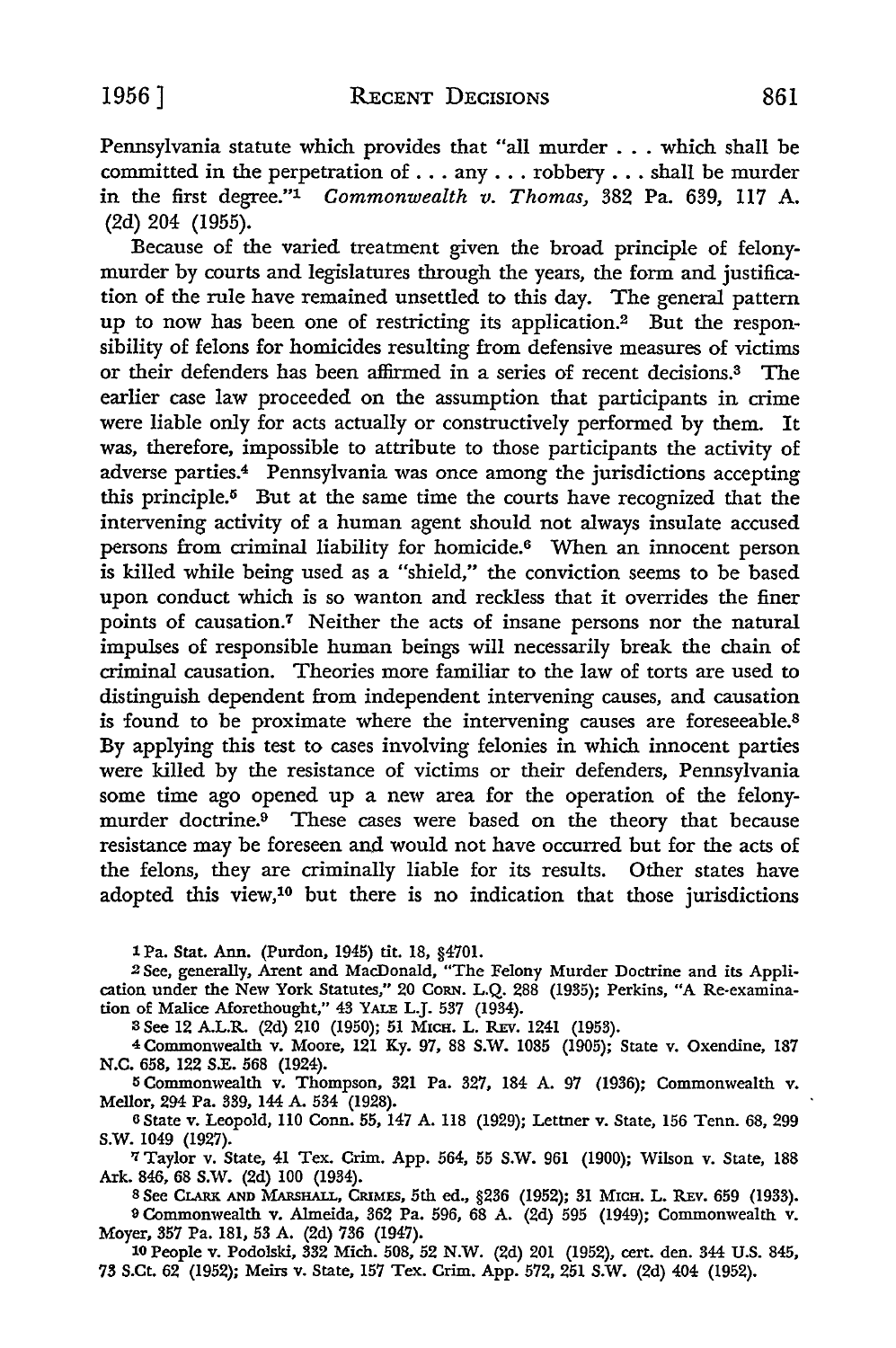which formerly demanded actual or constructive performance of the act causing death will change their positions.11 In addition to the problem of imposing liability for the acts of innocent parties there is the related question of liability for the deaths of accomplices killed during the felony. Here, too, the authority is conflicting.<sup>12</sup> On the basis of the proximate causation theory, the Pennsylvania court has recently taken the position that the role of the deceased in the crime is immaterial, so that now all participants in a felony are liable for any resulting death.13 The principal case marks the first invocation of this principle to convict a felon of the murder of an accomplice when his death was justifiably caused by an intended victim. Justice Holmes contended that the felony-murder rule could be justified only on the ground that the degree of danger attending the commission of every felony is so high that those who engage in this activity will be liable for the homicides that result.14 If this is so, the fact that the victim of the homicide is a co-felon should not remove the case from the operation of the rule.15 Because he may be justifiably killed in self defense or in an effort to apprehend him, the felon's death is, in a way, the most likely to occur. By the same token, if the totality of dangers attending the commission of the felony is the starting point, the acts of felons ought not to be distinguished from those of public defenders or victims. All are a foreseeable part of the danger surrounding the crime.<sup>16</sup> The use of the doctrine of proximate causation to link the criminal with homicides committed by others may be viewed as a more articulate attempt to equate liability with the probable state of mind of the accused, and so arrive at the intent that for legal purposes is the foundation of implied malice. The ironical result of all this is that we try for murder the person who, next to the deceased himself, probably wanted least to see this homicide come about. Pennsylvania has chosen to follow this logic to what seems to be the bitter end. That it is the only reasonable conclusion it could reach in view of its past decisions may do no more than point up the weaknesses of the felony-murder rule. Originally evolved as a method of implying malice, the rule now threatens to incorporate a principle of causa-

<sup>11</sup>The question of whose act must cause death in a felony-murder case may be answered by statute. A New York statute [39 N.Y. Consol. Laws (McKinney, 1944) §1044] requiring that the killing be committed by a person engaged in or attempting a felony has been interpreted to require at least constructive performance by an accused of the act causing death. People v. Udwin, 254 N.Y. 255, 172 N.E. 489 (1930). However, the reasoning used in the principal case could lead to a different result.

12 Finding felony-murder where one accomplice shot another: People v. Cabaltero, 31 Cal. App. (2d) 52, 87 P. (2d) 364 (1939). Acquitting a conspirator not present at the scene of an arson in which an arsonist was burned to death: People v. Ferlin, 203 Cal. 587,265 P. 230 (1928).

13 Commonwealth v. Bolish, 381 Pa. 500, 113 A. (2d) 464 (1955).

14 HOLMES, THE COMMON LAW 59 (1881).

15 People v. Cabaltero, note 12 supra. But see Justice Musmano's dissenting opinion in the principal case at 221.

16 But see Justice Jones' dissenting opinion in the principal case at 213.